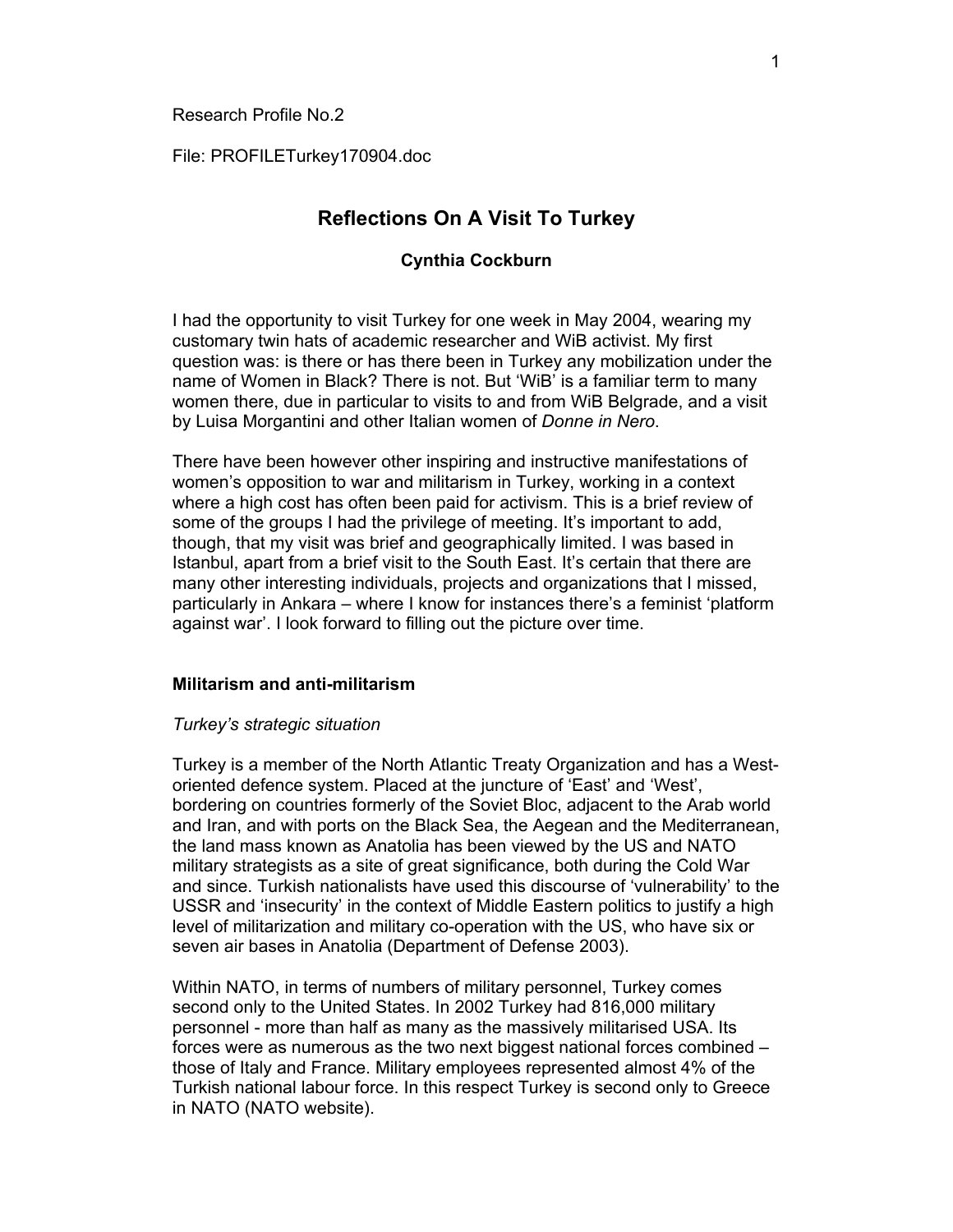# *Turkey, the USA and Israel*

The US has indeed shown ambivalence towards Turkey in the last 15 years. It continues to need it as a site of US military bases in connection with Middle East operations, and as a route for oil pipelines from the newly-available Central Asian oil fields. However West European governments have till recently felt it politic to keep a distance on account of Turkey's poor human rights record and failures of democracy. Some European Union member states have been slow to warm to Turkey's request for membership, their hesitation possibly motivated by racism against this large Moslem neighbour as well as by Turkey's troubling human rights record.

Turkey has a little-publicized alliance with Israel, from whence, with the Pentagon's blessing, it acquires US-produced weapons. Turkish support for Israel fosters a positive relationship with the Jewish lobby in the USA, useful in countering the strong Greek and Armenian lobbies that oppose Turkish interests *vis à vis* Congress (Jung with Piccoli 2001).

#### *Militarism in Turkey*

The military has been the defining factor in Turkish politics since the emergence of Turkey from the collapsing Ottoman Empire and the statebuilding revolution led by Kemal Ataturk in of the 1920s. The Turkish military strongly influences (some would say dominates) political decision-making constitutionally through the National Security Council and by less overt means. The army and police have been forcefully repressive both of popular democratic initiatives, Islamist tendencies and minority self-expression, the climactic moment being the coup of 1980, which effectively stamped out the leftwing radicalism of the 1970s.

Militarist culture is pervasive in Turkish society. With few exceptions, males are obliged to serve in the military and the notion of Turkey as an essentially 'military nation' is widely propagated and popularly endorsed. An obligatory element in high school education is the course titled *National Security Knowledge* taught by military personnel. Through both the school curriculum and their subsequent training during military service, Turks are encouraged to be continually alert to threats by 'enemies' of the nation, both external and internal (Altinay forthcoming).

#### *Turkey's 'enemies'*

Apart from the former-USSR, Greece has been the principal 'external enemy'. Overt war between the two emergent nations ended in 1923, but hostilities have continued to flare up from time to time, typically over Cyprus and disputed coastal territory. 'Internal enemies' comprise non-Muslim citizens (mainly Greeks, Armenians and Jews), Islamists and other minorities, together with leftwing political opposition. The most significant threat perceived to internal security however is the Kurdish minority – itself an ethnically plural group – and related religious and cultural minorities whose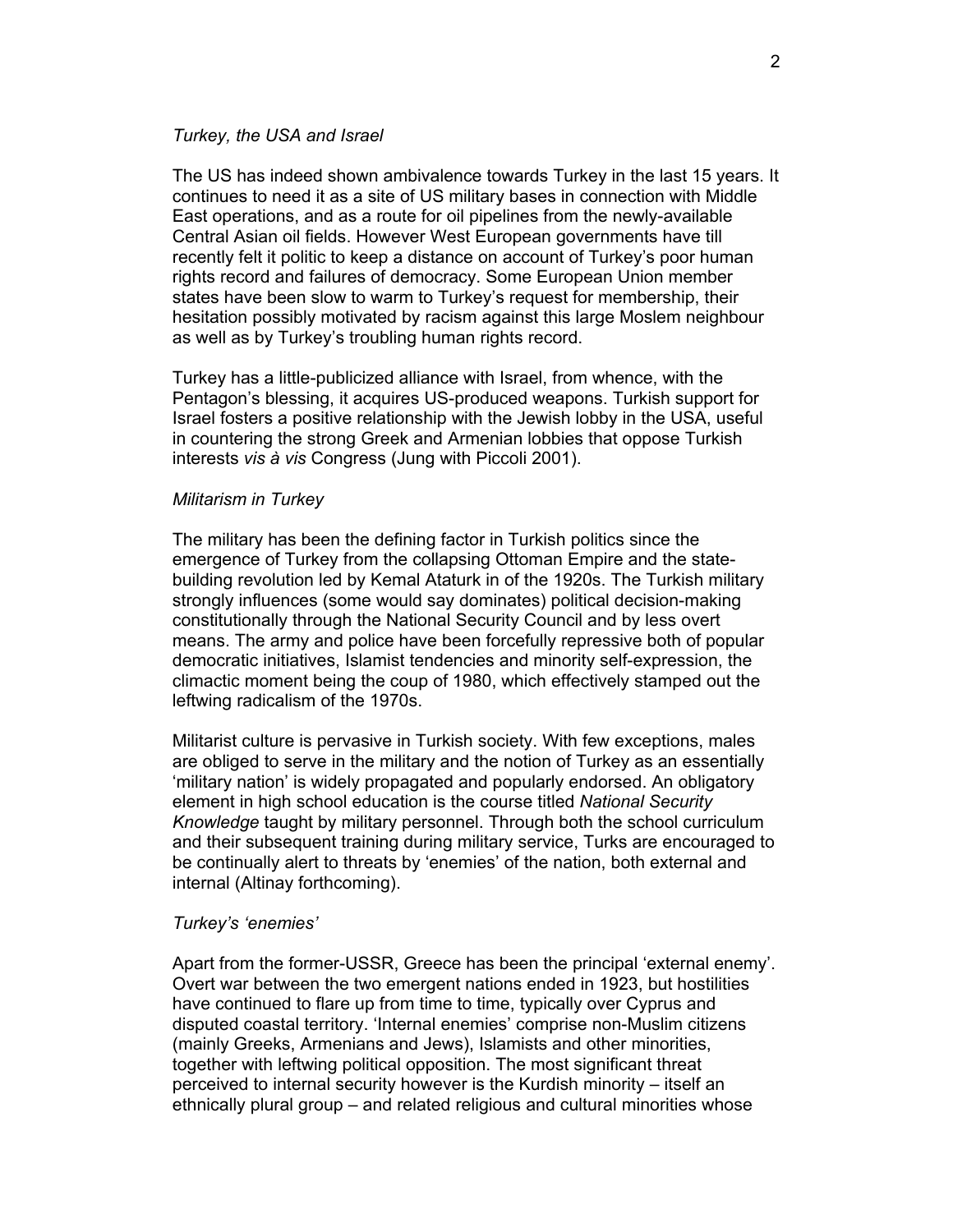claims to 'difference' state policy has until very recently refused to recognize. The present government, elected November 2002, under Prime Minister Erdogan Tayyip, of the Justice and Development Party, is rather conservative on gender issues. But it is an improvement over its predecessor on foreign policy issues (e.g. Cyprus), on democratic rights and on multiculturalism. In particular it has begun to acknowledge, and even to broadcast in, a multiplicity of languages current in Turkey, including most significantly Kurdish.

Between 1984 and 1999, the state and the Kurdish Workers Party (PKK: Partiya Karkeren Kurdistan), militant in the name of oppressed and excluded Kurdish people, engaged in bitter war in south-east Turkey. Some elements of the Kurdish movement have called simply for human rights (including language rights) for Kurds. Others have called for internal autonomy within the Turkish state, and yet others for an independent state involving the Kurdish populations in neighbouring countries. This 15-year civil war is said to have cost more than 30,000 lives. There were many civilian casualties, forced migration and extrajudicial killings. State repression was directed not only against the PKK but against any form of oppositional politics or culture. Areas of the east and south-east still remain depopulated and hugely militarized, and there is a residue of extreme bitterness and mistrust (White 2000).

### *The opposition to militarism and war in Turkey*

Anti-war activism takes the form of a sizeable but loose coalition, the precise composition of which depends on the particular focus. For instance Islamists join the (communist / trotskyist / anarchist etc.) left in opposing US-led military interventions in the Middle East, and the Israeli occupation of Palestinian lands. Mass anti-war demonstrations occur characteristically in the major cities, particularly Ankara and Istanbul. The movement scored a notable success in early 2003 in mobilizing sufficient popular opinion to persuade the Turkish parliament to vote, by a small minority, against granting the US and allies use of its land or air space for the invasion of Iraq.

Not all Turkish men accept the military version of masculinity and the practice of military conscription. In particular, some have felt the war against the Kurds to be morally indefensible. However, to refuse the values of Turkish militarism, sustained so forcibly by nationalist ideology, is socially very costly for men. Two notable books by women have documented this. Nadire Mater's *Mehmedin Kitabi* (Mater 1999) soon to appear in English as *The Good Soldier Mehmet* (Palgrave, forthcoming 2005), movingly and critically documents soldier's experiences of enlistment in the south-east. Ayse Gul Altinay's *The Myth of the Military-Nation* (Altinay forthcoming 2004) demonstrates the pervasiveness of militarization in Turkish education, culture and consciousness, and its gendered nature and gender-specific effects. She also documents the small, but brave and creatively political, movement of conscientious objection to military service.

A glimpse of the refusenik culture came in an e-mail and photos from Ugur Yorulmaz, a conscientious objector active in Savaskarsitlari (the Turkish branch of War Resisters International, www.savaskarsitlari.org), describing a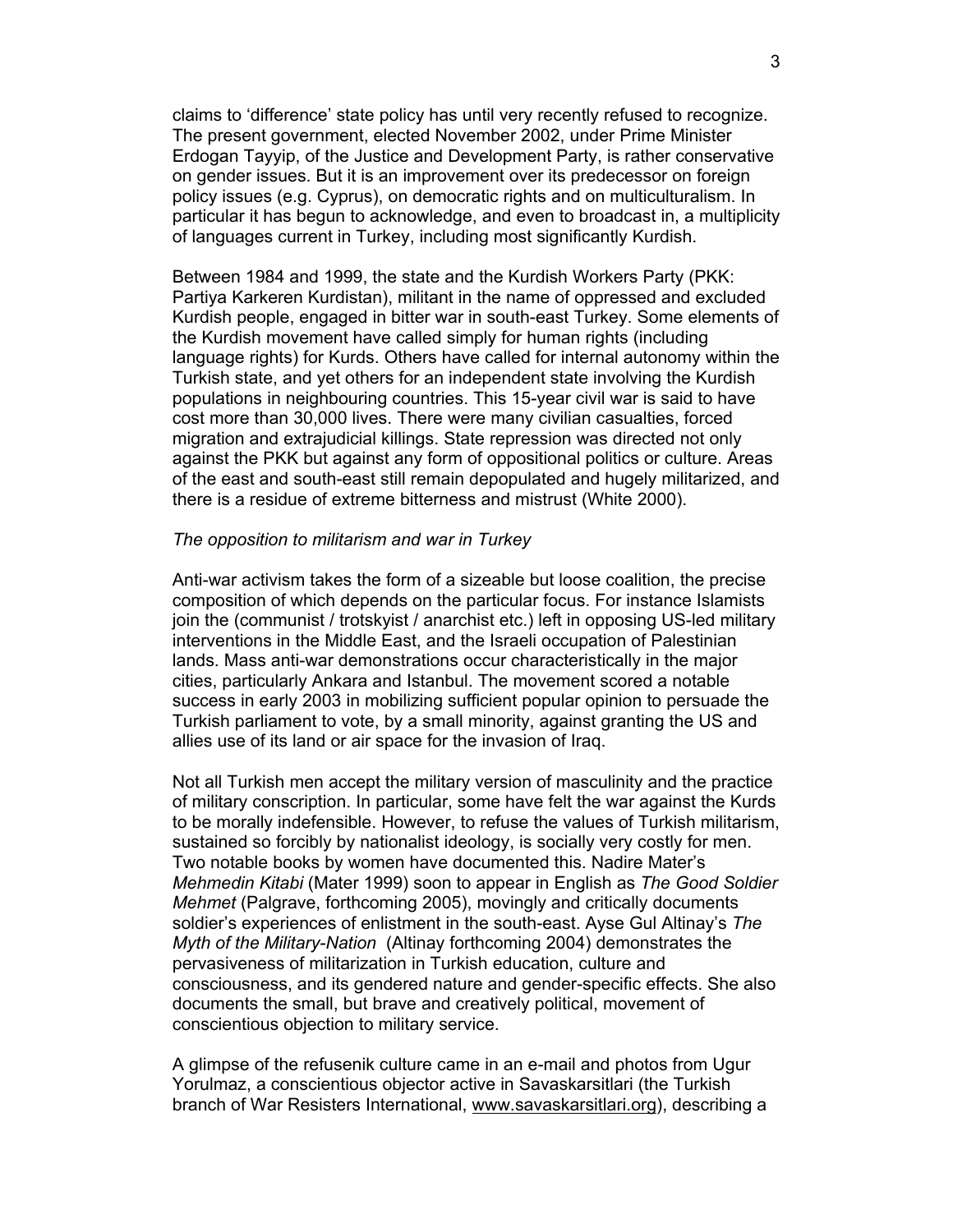'Militourism Festival' mounted on May 15, 2004, the International Day of Conscientious Objection.

Three busloads of young men and women belonging to assorted 'antimilitarist, anti-authoritarian and anarchist groups and individuals from Istanbul, Ankara and Izmir' toured significant sites in Istanbul, accompanied by CO 'tour guides' who lectured on their militarist meaning. The aim was to

call on to hundreds of thousands of *de facto* objectors (those who run away from military service) to stop living as fugitives, turn conscientious objection and total objection into an ordinary event, take it out on the streets and bring it into everybody's life (Ugur Yorulmaz, personal communication by e-mail).

The first stop was the Haydar Pasa Train Station. During the war years this station had become a scene of festivity and ceremonial when young recruits are sent off to begin their military service. Here some conscientious objectors were instead *welcomed* on arriving by train, and some were tossed in the air, in mockery of the customary laddish ritual. Stopping at a military headquarters, an academy, a naval museum and a corporation 'selling death machines', they performed an 'irritating concert' and a 'chaotic belly-dance'. They delivered a crate of apples, some good, some rotten, to the military medical centre in mockery of their practice of sorting out the 'fit' from the 'unfit' young male population. They posed for snapshots, sticking their heads through the hole of a cut-out soldier holding the War Resisters' International symbolic broken rifle. And ten new conscientious objectors took their oath. Five were men – but another five were women who, though not subject to conscription, were refusing the deformation of their own lives by militarization. They good-naturedly wrangled with police. 'We said we are non-violent but we didn't say we won't make a fuss!' This day-long extravaganza was partly to remind the people of Istanbul that a NATO summit was soon to be held in the city.

### **Women's activism**

The various political tendencies comprising the mixed-sex coalition opposing militarism and war tend not to be supportive of the idea of a feminist analysis of violence, or feminist activism against it. For their part, some women are critical of the non-consensual, aggressive, even militaristic, style that often characterizes the mainstream movement. But this mutual dissatisfaction cannot be said to have given rise to a country-wide, unified or large-scale women's movement against militarism and war in Turkey. On the other hand, Turkish realities being what they are, these issues have been unavoidably present within various manifestations of Turkish feminism during the 1990s and 2000s. This is typically expressed for instance in what the Feminist Women Circle (see below) say of themselves: 'We think that feminist politics should have a kind of frame which would be against militarism and war, in a country like Turkey where there is supreme power of the army and there have been active war conditions, and still are' (Feminist Women Circle undated). In addition, there have been, as we shall see, a number of local groups or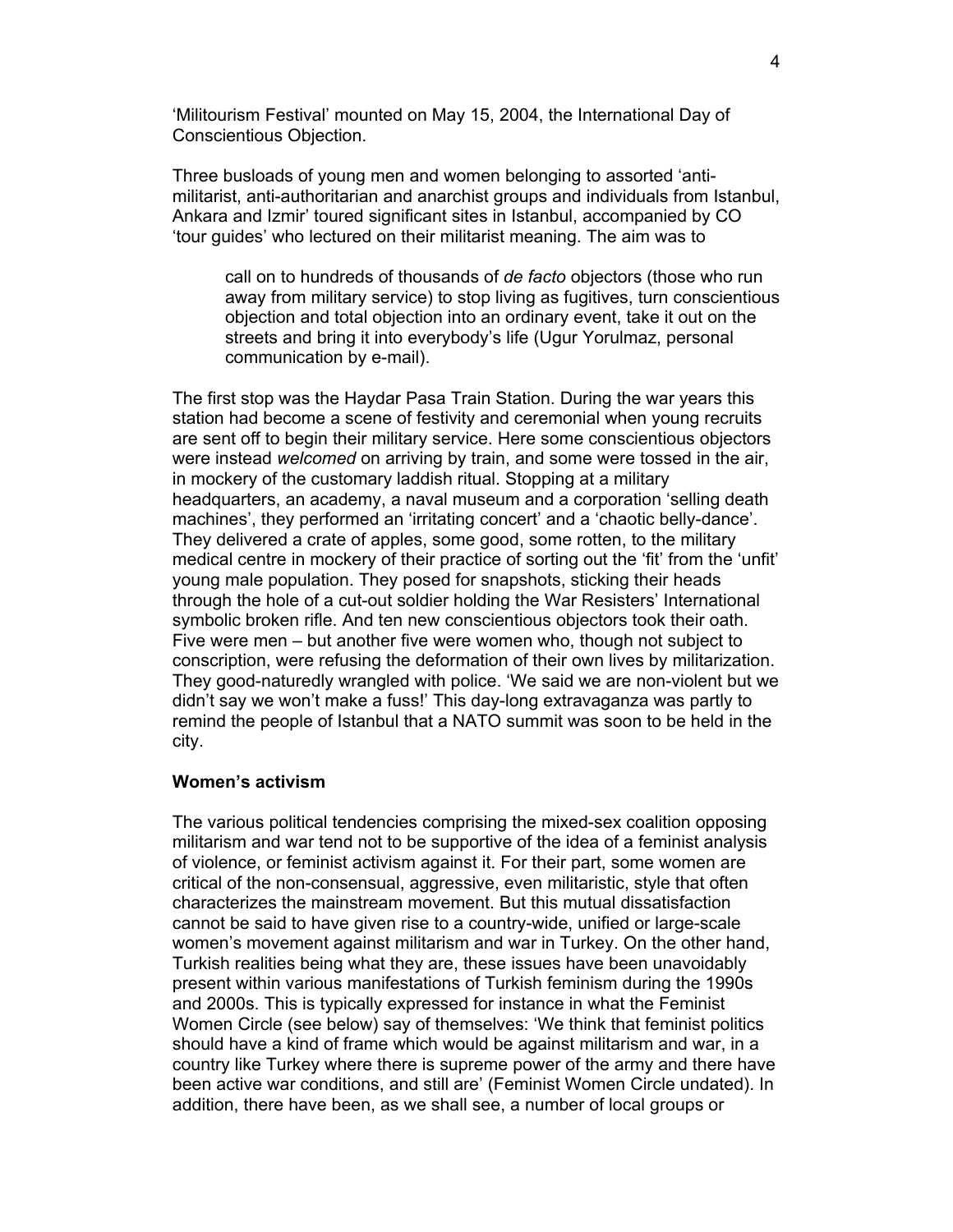initiatives that have made militarism and war, or conversely peace, their main focus.

#### *A women's movement*

'Second wave' feminism did not get going in Turkey until the early 1980s, in the political waste land resulting from the military's ferocious reassertion of power in the 1980 coup. The first sign was a column in a left newspaper, *Somut*, in 1982. Small discussion groups began forming at this time, with women meeting in each other's homes. In Istanbul, early feminist initiatives were *Mor Cati* (the Purple Roof, a women's centre focusing on domestic violence) and the Women's Library. These were important foci for activism, especially around violence against women and women's control of their bodies and sexuality. As elsewhere, differences and divergences occurred over time, as evidenced by the founding of two journals, one of which was clearly socialist feminist, the other radical feminist.

### *Relations between Turkish and Kurdish women*

This early phase of the movement, I was told by Ayse Gul Altinay, who then, as now, was living in Istanbul, was memorable for its intensity. Its weaknesses (visible in retrospect) were a tendency to élitism, in the sense that many activists were intellectuals, university teachers or students. There was also a certain blindness to issues of racism / multiculturalism, particularly the oppression of the Kurdish minority in Turkey. (Note: The notion of 'multiculturalism' in Turkey stands in contradiction to the state's practice of drawing an ethnic boundary around the 'Turkish nation', homogenizing all within that arbitrary line and defining other inhabitants of Anatolia as aliens.)

For their part, while many Kurdish women activists at this time were strongly associated with the PKK or other Kurdish parties and were militants for their party line, others, as feminists, found their 'Kurdish' identity silenced or ignored in the women's movement. Latterly however a stronger autonomous feminist movement has developed among Kurdish women, who can in turn look more confidently to Turkish women for solidarity as they wage their difficult three-way struggle against the repressiveness of the Turkish state, the racism of the Turkish left and the sexism of Kurdish male militants. In the same period, Turkish feminists have acquired a greater alertness to Turkish injustice towards Kurds and today, although there is still the potential for insensitivity, hurt and anger, more productive alliances are being made than in the past.

#### **Some women's initiatives today**

During the week I spent in Turkey in May 2004, based mainly in Istanbul, I had the chance to meet women involved with several different initiatives that have this contemporary quality of being not only clearly feminist but also antimilitarist and positively multiculturalist.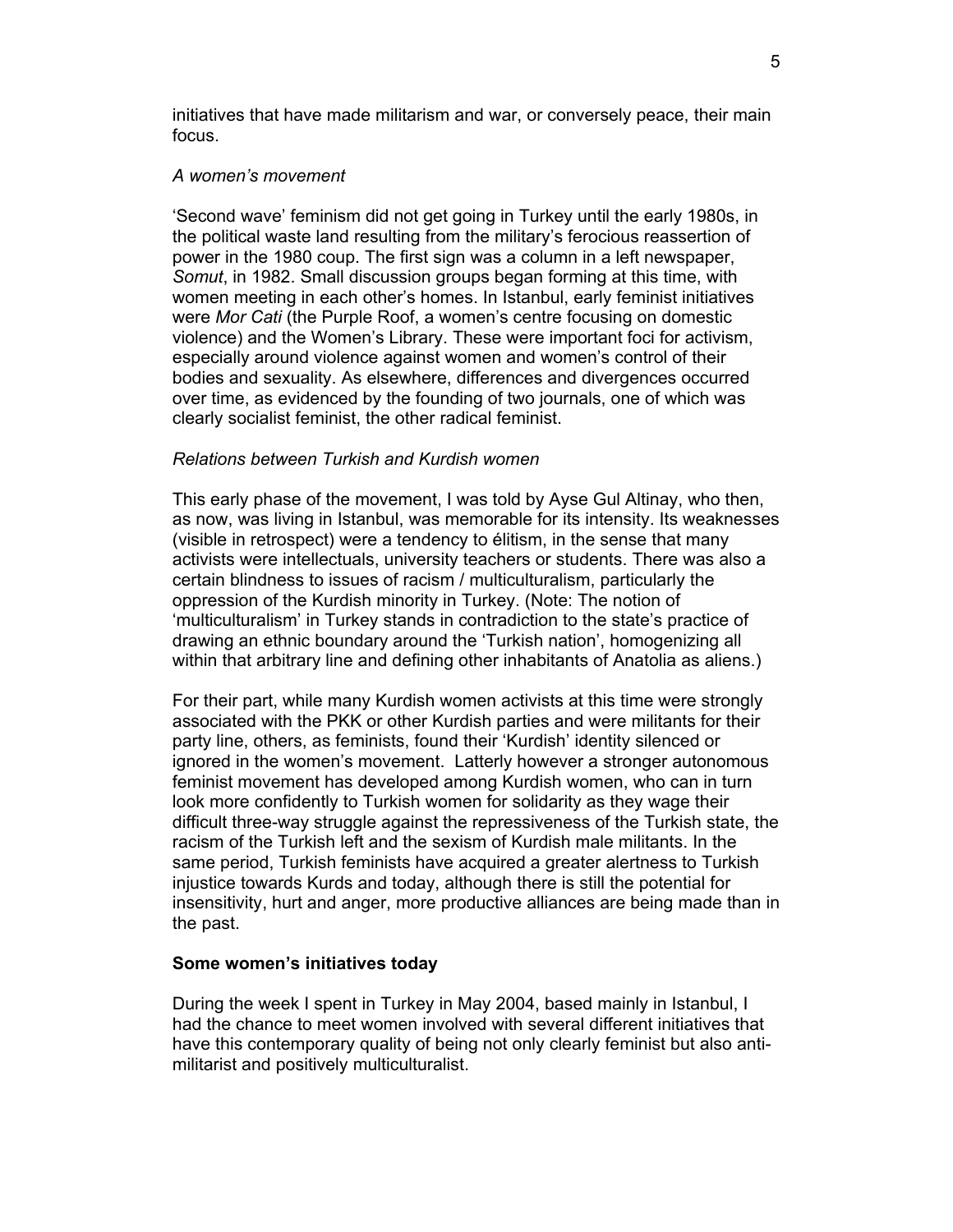# *Women's Studies Club of Bogazici University (BUKAK) and the Feminist Women Circle*

BUKAK is the women's students' club of the University of the Bosphorus. These young women are energetic in organizing a variety of activities and publish a magazine *Women's Agenda in Bogazici University*. To celebrate March 8 2004 they organized a discussion with me around issues of research on gender and conflict, accompanied by a stall of books and CDs.

The discussion was followed by a performance by artists of the Feminist Women Circle (Feminist Kadin Cevresi), a group that has been active for more than ten years. I cited their leaflet above, stressing the inevitability in Turkish circumstances of a 'frame which would be against militarism and war'. The leaflet goes on to say 'Womanhood has been combined with other identities. Thus, while making politics against sexual oppression it's needed to see what kind of a relationship the patriarchy constitutes with racism, nationalism, capitalism, militarism…intervention in the national and global agenda is a very important part of feminist politics'. Thus they talk of having a 'multi-identity perspective' and building 'multi-identity women platforms'. Their ethos is deeply 'alternative' and 'global'. They organize study groups and seminars, publish an annual magazine, *Feminist Frame*, and translate women's articles for the Turkish/Kurdish page of the Internet independent medium *zmag* (Feminist Women Circle undated).

The Feminist Women Circle theatrical show for International Women's Day, at Bogazici University, was a humorous political play, followed by music and dance. It was stunning in its conviction and professionalism. The performance included Armenian and Gypsy dances and songs as well as Turkish. But most striking was the inclusion of Kurdish dances in a style that mixed traditional with modern. The music and songs were authentically Kurdish, but along with Kurdish-style headscarves the dancers wore trousers, and T-shirts bearing the circular women's-combined-with-peace-symbol.

I was struck by the explosive energy manifested in these two March 8 events at the University and wondered whether some of it came from a lesbian activism. I was told that, no, rather few of the individuals involved would identify as lesbians, and the groups do not actively address sexual politics. Rather, Zeynep Kutluata told me, 'the source of our energy is always our feminist identities'. In fact, many of the Feminist Women's Circle performers, numbering thirty or forty, are also members of a mixed-sex theatre and music group, Bogazici Performing Arts Ensemble, that has produced popular CDs in Turkish, Armenian, Syrian, Kurdish and Greek.

Together men and women seem to have created a refreshing, alternative environment. Feminist Women's Circle, an independent collectivity, have established their own women's living spaces where, they say, 'our daily practices are developed with feminist tendencies' (Zeynep). They write of the importance of their collective living 'in terms of interference to life practices, questioning them, organization and establishing solidarity. So that it is easier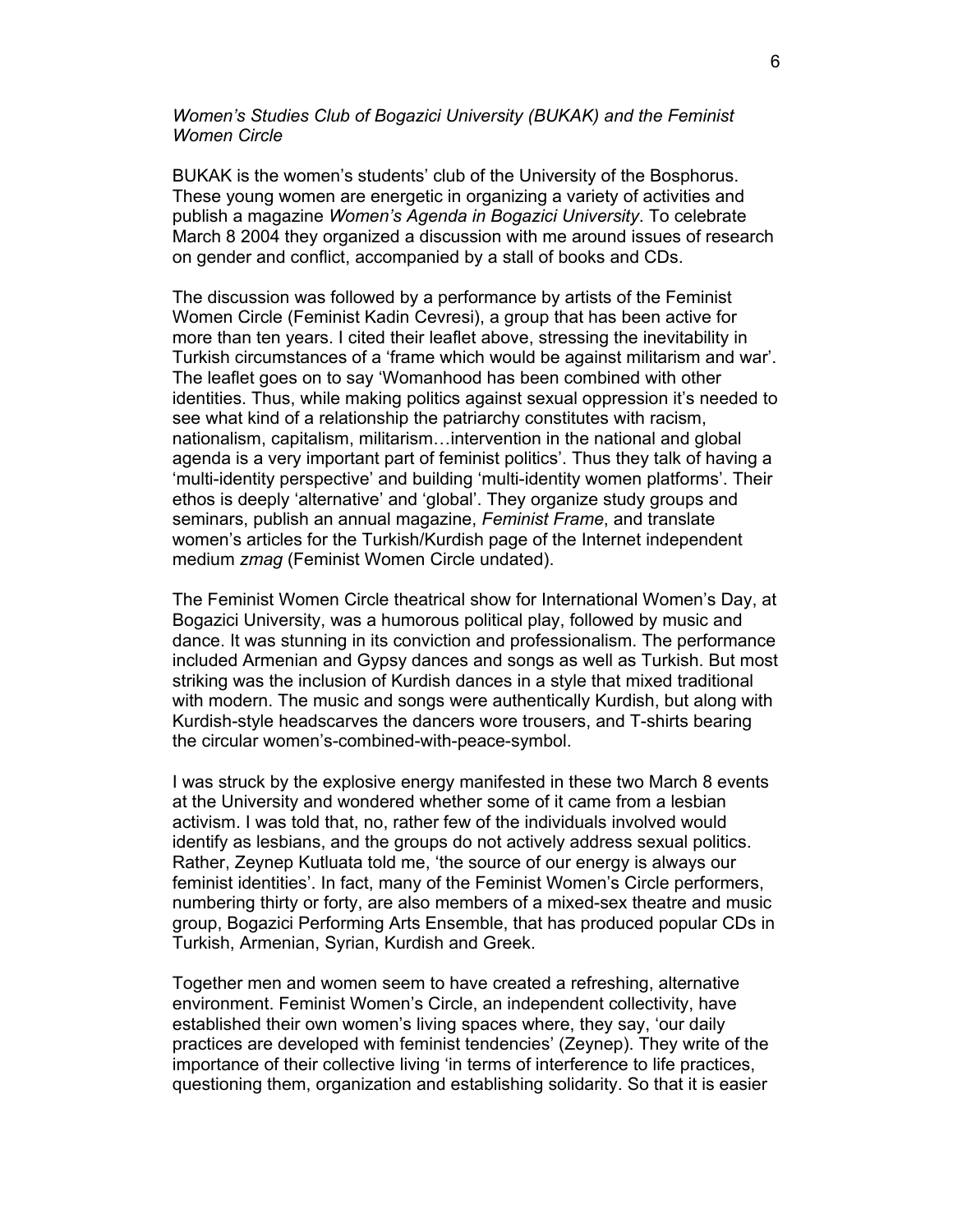for us to put alternative organization models and life practices into our agenda' (Feminist Women Circle undated).

#### *Amargi*

The Amargi Women's Co-operative, full name Amargi Kadin Akademisi, was established in 2001. Amargi is a Sumerian word meaning 'freedom', with connotations of 'return to the mother'. The word was carefully chosen to avoid identification as Turkish, Kurdish or English. Some members of Amargi take actions, 'such as making press statements and holding demonstrations as women opposing the practices of militarist and male-domination-minded politics', under another name: Katagi (Initiative for the Development of Women's Position). There are 25 subscribing members but a larger circle of several hundred women are likely to attend specific activities. The group has office and meeting space, the rent paid for by individual subscriptions. They run courses of feminist criticism and gender studies here, use the office as a base for grassroots CR activity in the neighbourhood, for their campaign to change the law, and for work in support of survivors of violence. It is here that I had a meeting with around a dozen of the core group, including Yesim Basaran, Pinar Selek and others including Ulku, Mujgan and Berivan.

Amargi started at a time when, as they put it, 'Turkish feminism was at a low ebb', reduced to mere funder-driven 'projects' on the one hand, while, on the other, the mass women's organizations were the women's sections of political parties. The issue of difference and diversity was a primary focus for them. They explained, 'We were varied women, so we discussed differences. Ethnic, cultural, sex or class differences. We weren't doing this in the mode of "celebrating the richness of diversity" but of exploring mutual oppressions, a real politics of difference, looking to identify a common agenda'.

Secondly, Kurdish questions and the Kurdish war were central for them. They wanted to 'act for connection' between Turkish and Kurdish women. 'The men typically do this through football matches. Women choose dialogue.' They started by organizing three big meetings, in 2001 in Diyarbakir, in Batman and in Istanbul. The aim was for meaningful connection between Turkish and Kurdish women, women of Istanbul and the south-east, that was 'not just roses and flowers but opportunities to air disagreements'.

A third important focus has been engaging with Turkish militarism. In February 2003, when the invasion of Iraq was impending and it was urgent to hold the government to non-co-operation with US plans, they organized two group visits, one to Silopi on the Iraq border, the other to north Cyprus. (The latter trip was controversial within the women's platform opposing the war in Iraq, some of whom adhere to the left's line on Cyprus, which involves no critique of the Turkish military presence on the island, much resented today by many Turkish Cypriots, as well as Greek Cypriots.)

Amargi say they direct their feminist criticism against the military because, 'like nationalism and heterosexism, it is a mechanism through which masculinity is produced'. They dissociate themselves from the notion that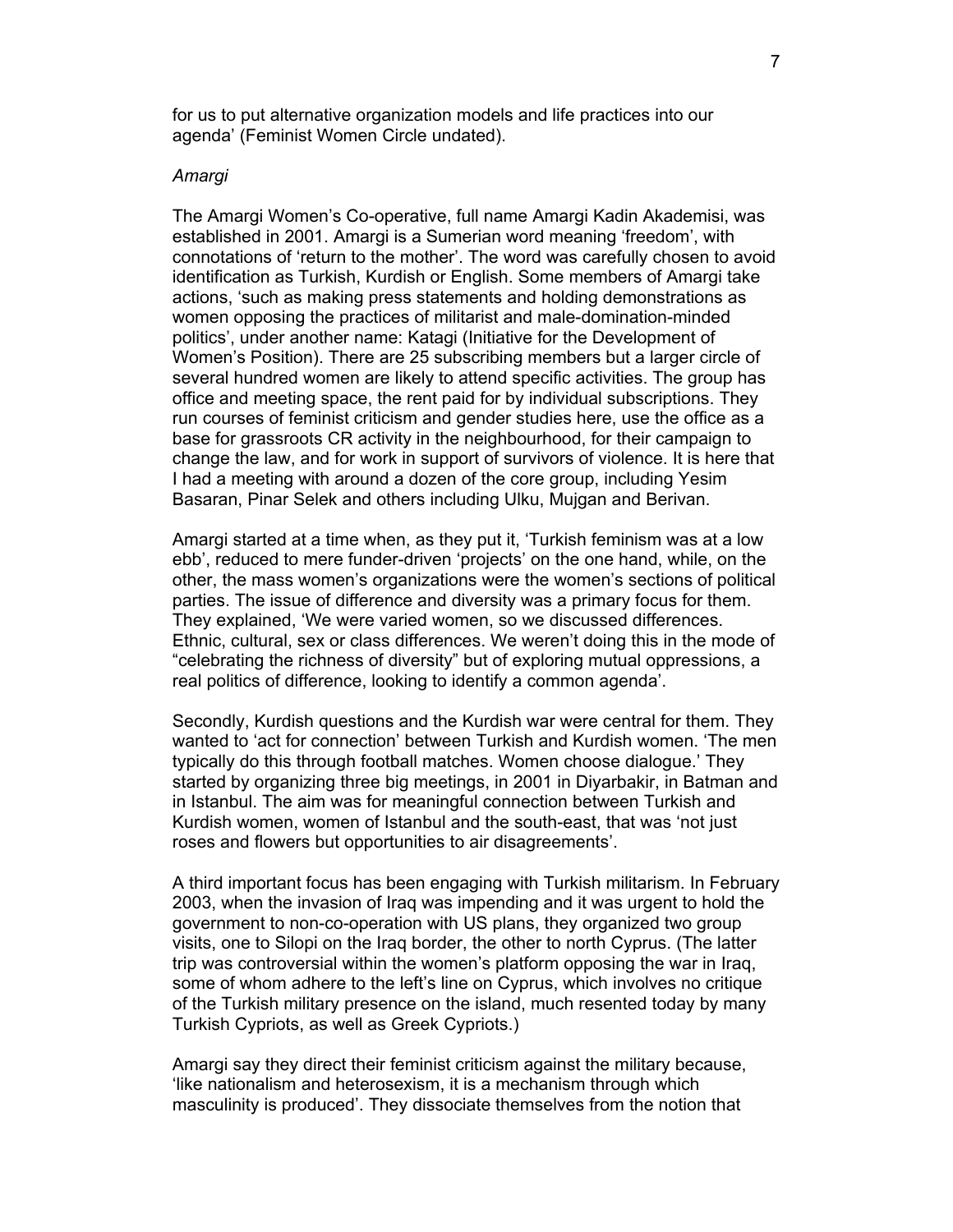women suffer most from war. 'That's not the point, that isn't why we do it. We are interested in the reasons, the relation between militarism and sexism.'

As part of their work against militarism they organized an initiative they called the Women's Peace Table, taking it to several towns and cities and finally to Bingol in the Kurdish south-east, with the aim of 'substituting talk for patriarchal violence politics towards the Kurds'. The Table called on the NGOs, the state and everyone who had something to say on this issue to sit symbolically around the table and start discussing it in order to solve the conflict in a peaceful way, instead of with weapons as usual. The visual symbol of the 'broken rifle' was used for this campaign, to signify the rejection of violence.

The left antiwar coalition in early 2003 was opposing the invasion of Iraq. Amargi withdrew their energies because they wished to direct their efforts against militarism as such. Pinar stressed 'we don't just oppose militarism at moments of threatened war. It is intrinsic and continual for us. Violence against women, and the ongoing war with the Kurds, are central for us'. They are in close contact with antimilitarists and conscientious objectors in Turkey and take part in common demonstrations against militarism. In these ways Amargi clearly distinguishes itself from the left's 'just war' position. The group stresses the alternative of 'a civilian response to the conflict'. They see the civil war lived in Turkey most of all as the consequence of undemocratic rule, especially in the 70s and 80s, which leaves violence as the only means of struggle for the left opposition. 'This should be changed by taking account of democratic requests, so as to avoid any re-occurrence of such catastrophes. We believe that non-violent solutions to social problems should be developed.' (E-mail, Ulku)

Amargi have a clear analysis of both violence and power. Violence they see as not only physical but also structural. Violence is legitimated by state power which in turn legitimates men's power and violence in the family. They have a strong critique of 'power as domination' and strive to be horizontal, nonhierarchical, in their own way of working, believing that 'change must come from below'. They see gender as involving power relations that are closely linked to all other dimensions of power. Ethnic power relations for instance are gendered. 'Another dimension of power is the dominance of culture over nature.'

#### *Ka-mer*

It may not seem at first sight correct to call the women's centre, Ka-mer, in the predominantly Kurdish city of Diyarbakir, an 'antimilitarist' organization. I include it here however because these are women, working in a place where violence is pervasive and threatening, challenging the patriarchal oppression of women by men, while at the same time signifying something more. For the project is also a bold expression of activism based on the non-violent pursuit of human rights, including women's rights, that has emerged in South East Turkey where state militarism has been countered by a politics of violent resistance.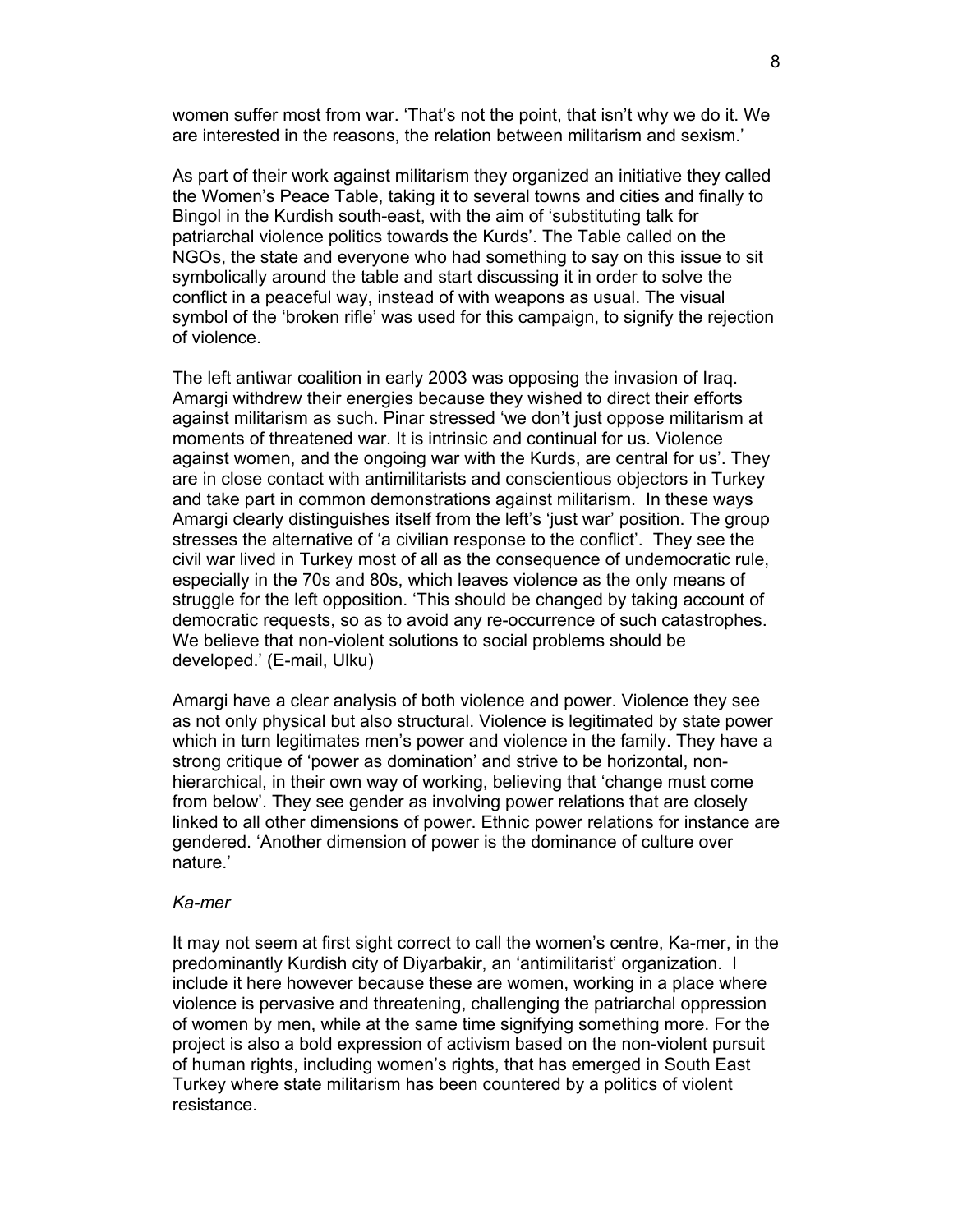The name Ka-Mer is an abbreviation of Kadin Merkezi, or Women's Centre. It was opened in August 1997 by a group of twelve women who had been active in other NGOs. They write, 'one day we noticed that we are women'. The war was still going on at this time, though the situation gradually improved. PKK Kurdish party discourse was shifting from armed militancy to non-violence. A ceasefire was achieved in 2000. It was of course easier and more fruitful to work in the absence of armed conflict. As the women of Kamer say, 'the stop of the general violence in the region provided that we can see the situation of women more clearly' (Ka-Mer undated a)

Ka-Mer are independent of all political parties. Although the group is predominantly Kurdish, the project is multicultural: there are Turkish women, and women of various local minorities including Arabs and Assyrians (Christians), both in the team and among those who benefit from their activities. Ka-Mer are opposed to hierarchy and choose teamwork and decision by consensus. They began by setting up an office offering emergency counselling to women experiencing violence. Then they opened a restaurant. Gradually they extended the range of their activities to include work on drug addiction, income and credit generation for women, social and cultural activities, and a kindergarten.

The kindergarten is impressive as a pre-school education modelling the principle that children should be respected as individuals, educated by doing and participating, understanding and questioning, rather than by discipline and fear. They are developing a consciously anti-sexist and non-violent education in which boys and girls equally learn housework and caring skills, and fathers are expected to share in caring for their children (Ka-Mer undated b).

That children are represented in this Ka-Mer nursery as something other than the 'property' of the family is deeply significant in this community, where the key problem is violence against women and girls in the family. At its most extreme this takes the form of extra-judicial execution of women by male family members in the name of family honour. Of more than 2000 women coming to Ka-Mer for help since 1997, due to experiencing violence, 70 were under threat of death for contravening the extraordinarily strict patriarchal code of honour. Two have subsequently been murdered. But many others have been saved through conciliation, or given assistance in escaping to live elsewhere. Some male relatives, designated by the family elders to kill a condemned woman, have come to Ka-Mer asking for help in avoiding this destiny. Ka-Mer are urgently seeking funding for shelters for abused and threatened women.

The founder of Ka-Mer is Nebahat Akkoc, formerly a school teacher, known throughout Turkey as a Kurdish human rights activist who has survived imprisonment and torture at the hands of the Turkish state. Unsurprisingly, this women's centre she was active in founding adopted a 'women's human rights' focus for its work. They have written a handbook for use in a 'women's human rights consciousness-raising programme', offering courses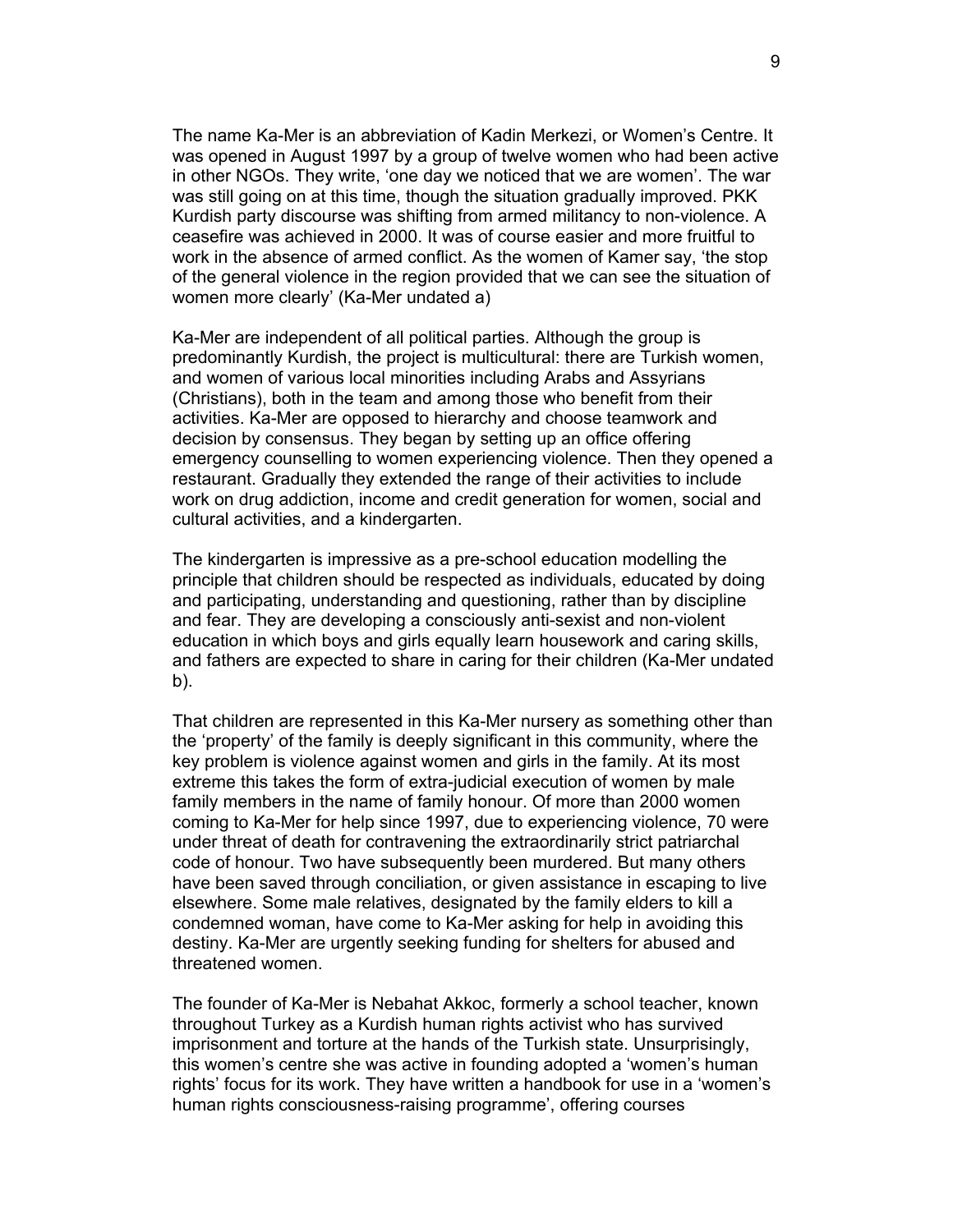simultaneously in different towns, involving half-day sessions weekly over a period of approx. 12 weeks. An immensely popular, and continually oversubscribed, self-replicating process, this is effectively building the capability of many women and mobilizing a women's movement in this area. They estimate that 4000 women have by now experienced the course, which has spawned a growing number of remarkable women's centres on the Ka-Mer model. They are uniquely optimistic phenomena in this desolate region, beset with the barbed wire of Turkish military encampments, where people still do not have the right to speak, write and teach in their own language in public institutions, and where non-violence is still far from being an accepted principle in oppositional politics.

# *An-Fem*

This had been a small and very thoughtful group of antimilitarist and feminist women in Izmir, but were no longer operating as a group at the time of my visit. I failed to meet them, but subsequently had an exchange of e-mails with one member, Hilal Demir. The individual women formerly calling themselves An-Fem remain their thoughtful and creative selves, and continue to carry their ideas into the women's and antimilitarist movements, hence my decision to include a description here of the project as it was.

An-Fem (Antimilitarist Feminists) in Izmir, south-west Turkey, began as an informal group of women within ISKD, the Izmir branch of War Resisters, the mixed-sex and international antimilitarist movement. Following a training session run by WRI in Germany where 'feminist strategies' had been on the agenda, their aim at first was to bring women's perspectives into ISKD.

But they became uncomfortable with the 'emotional violence which we call unvisible violence' they were experiencing within the organization. They began to develop a feminist critique of the 'patriarchal methods which are used in most [such] groups'. They wrote later

…we all made bad experiences. (Like being interrupt, feeling that your speech is not taken seriously, being obliged to speak loudly and long etc.) We know that we can't avoid the search for different methods and non-violence any longer…the methods which we are using in our meetings and between ourselves influence our activities…We try to develop alternative activities which are more createful … and effective (An-Fem paper, undated).

In late 1999 some of the German WRI Women's Group came to Turkey for a study visit. The Turkish women were feeling some quite deep cultural differences and difficulties with them, which took time to address. But 'autonomy' was one of the questions debated. And it was after this formative encounter that the Turkish women broke away from ISKD to establish a separate organization. Recognizing that among them were women who identified primarily as antimilitarists, and others who identified primarily as feminists, they called themselves 'Antimilitarist Feminists', or An-Fem. Their focus was on the relation between antimilitarism and feminism.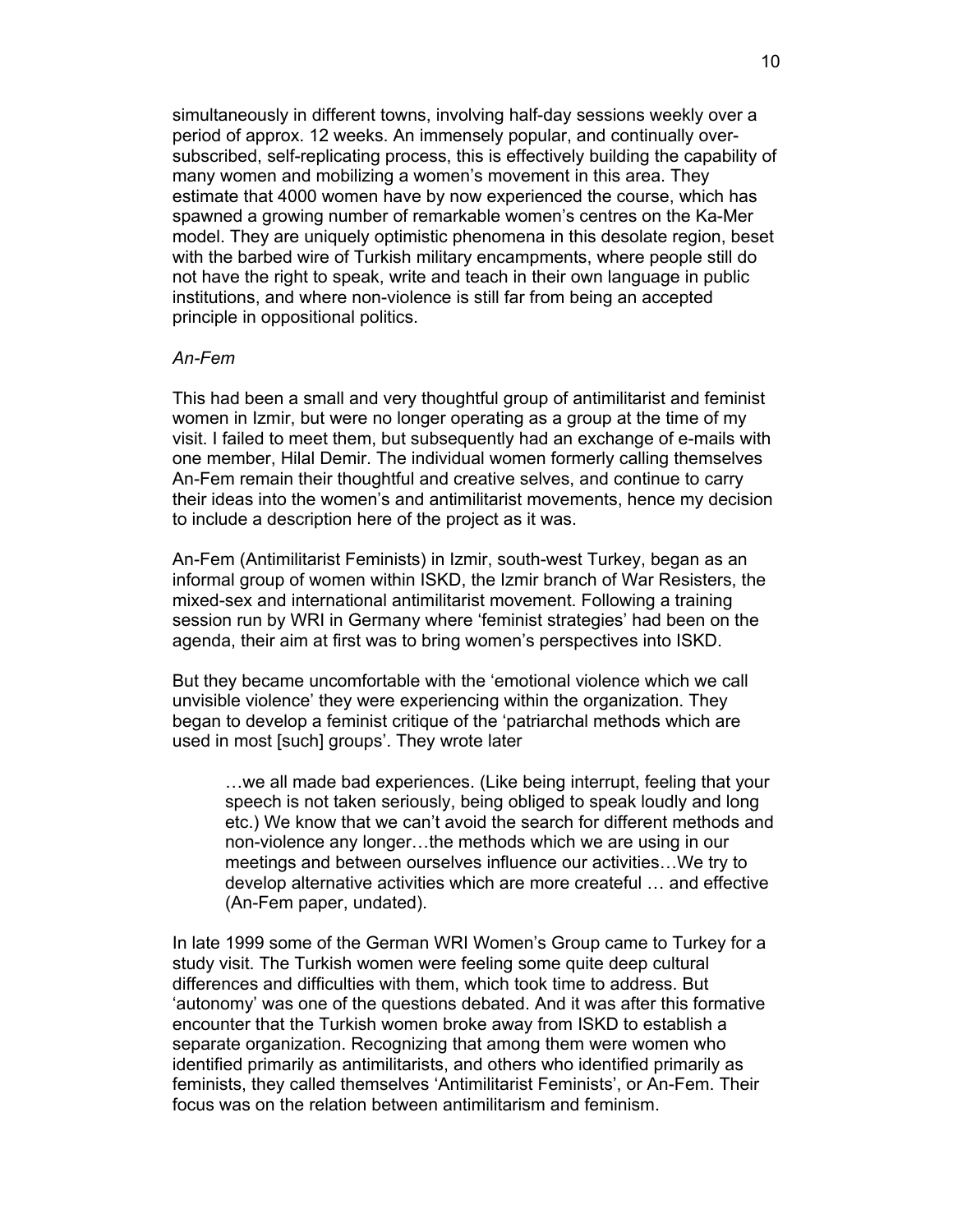Because it was not clear for all of us about this connection politically. So we did readings and discussions on that. All the women were nonviolent but some of us had no experiences on non-violence, and some of us had experiences on feminism. We did trainings to understand the connection. Militarism has many different faces and it is in our daily life always, also patriarchy is one of the important face of the militarism. So we aimed to struggle with that. Because we as women effecting mostly from this face…

I asked Hilal whether male violence against women had been a subject of importance for them. Her answer was yes, inevitably, since 'you see it everywhere: on the streets, at the schools in the families etc.' It's something 'nourished from militarism.' Yet it was perhaps more characteristic of this group that they had identified, as a 'main and first problem', women's violence against women. They experienced many women in the antimilitarist movement as having adopted the 'strong/hard' style of the male left, in which 'there is no space for emotions or brainstormings', 'you yell or pressure your idea'. This is, she feels, a 'face of militarist style which is really dangerous'. Their new group, consequently, was to be a non-violent group working with non-violent methods, consciously prefigurative. 'We are believing that if we wish an alternative world, so we trust it could be with an alternative way.'

Inspired by an international women's training session which they eventually achieved with the German women, An-Fem's activism in Turkey went on to include training work, with the aim of carrying an alternative working style to feminist groups. They were at this moment, it seems to me, a crucial little initiative modelling non-violence in the women's movement, while simultaneously introducing, as women, an alternative process (singing, for instance) to the 'hard' demonstrations of the left.

An-Fem supported a men's group working for gender change in ISKD. There have been some high-profile cases of conscientious objection to military service in Izmir, and An-Fem worked closely with individual CO men, supporting them through court cases etc. An-Fem had discovered that their proposals for processual and relational change in ISKD were most readily accepted by women and by a homosexual group. 'Therefore,' they write, 'we think that mostly women and homosexuals feel disturbed by the classical methods, or we can say "the others" in the eyes of "man society" ' (An-Fem undated).

After two or three years of activity, however, An-Fem ceased to exist as a group. They became demoralized by failing to progress some of their projects, through lack of time, energy and common will. They were unable to find the resources to handle personal conflicts when they arose.

This process tried us a lot. When we perceived our burning-out - it was too late - we tried to change this situation but could not find enough energy. So we agreed to finish the group.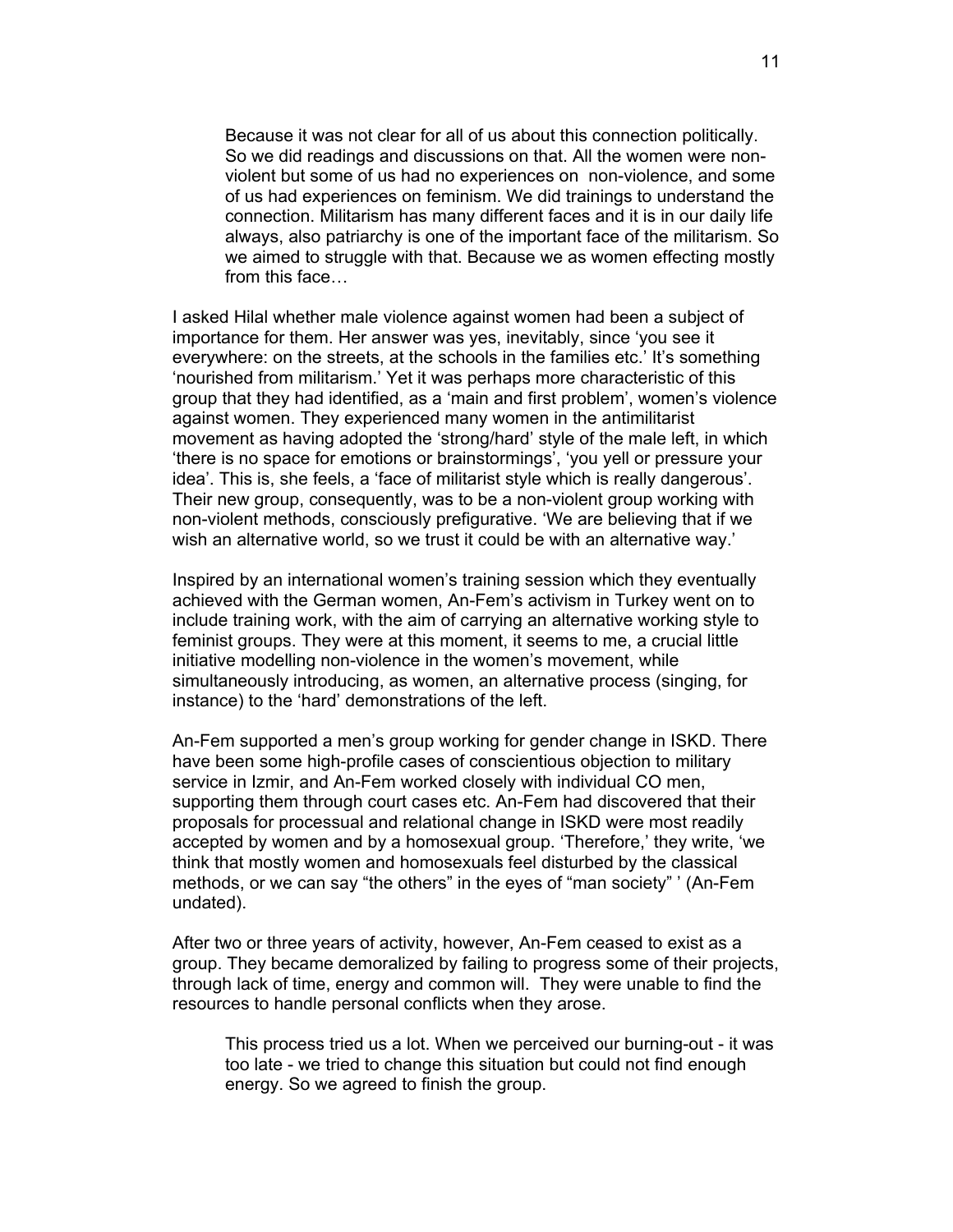#### *Winpeace*

Greece's project of nationhood as conceived in the  $19<sup>th</sup>$  century was in the main a project of liberation from Ottoman domination and the recovery and unification of 'Greek' territories and Greek-speaking populations, most importantly in Anatolia and the Aegean islands. There were bitter wars and mutual expulsions of population, the conflict of the 1960s and 1970s between Greek and Turkish Cypriots being a late expression of this. The 'Greek' therefore is seen in Turkey as the paradigmatic 'enemy other'. As a result, relations between the Greek and Turkish government were often hostile, and there was rather little social and cultural interaction between the two peoples until the 1999 earthquake brought some rapprochement.

In 1996 there occurred a territorial dispute between the Turkish and Greek governments over the island of Imea/Kardak. Provoked by the absurdity of such a dangerous stand-off over a barren rock in the ocean, Margarita Papandreou, feminist president of KEDE, the Centre for Research and Action on Peace, in Athens, made a phone call to Zeynep Oral, writer, peace activist and one of the co-founders of the Turkish-Greek Friendship Association in **Istanbul. They discussed taking some initiative to prevent recourse to violence** in the conflict between the two countries. This resulted in a meeting of Turkish and Greek women in July 1997, and eventually the formation of an organization, Winpeace (Women's Initiative for Peace of Greece and Turkey). Some of the members were old friends from the 1980s, 'the anti-cruise-andpershing days', when women of all NATO countries had met in Brussels in Women for a Meaningful Summit, protesting the deployment of US missiles in Europe.

The aims of Winpeace include taking joint action in building a peace culture; enhancing women's role in conflict resolution; and developing non-violent solutions to problems and tensions from a women's point of view (Winpeace undated). I met with Turkish Winpeace members Nur Bekata Mardin, Gonul Dincer and Zulal Kilic. They told me, 'It's easier for women to focus on many issues that are common and frictionless, and unite us more than the issues that divide us. But even if we are dealing with differences, we manage in a different way. Our way of thinking is inspired by women's values on preserving life.' In political composition the Turkish members are relatively diverse, the area of agreement between them relatively narrow: 'peace with Greece'. By contrast, Greek members are mainly from the centre-left party PASOK and thus have a more comprehensive shared agenda. The group communicate through three e-mail listservs, in English, Turkish and Greek, and meet together once or twice a year. They have a website: (www.winpeace.net)

The organization has both political and practical projects. Politically they campaign for the two governments to reduce military budgets, especially those parts of military programmes that are directed specifically against each other's country. They have called for a 5% reduction of military budgets of both countries by 2003 and for savings to be channelled toward satisfying human needs: education, health and the empowerment of women. The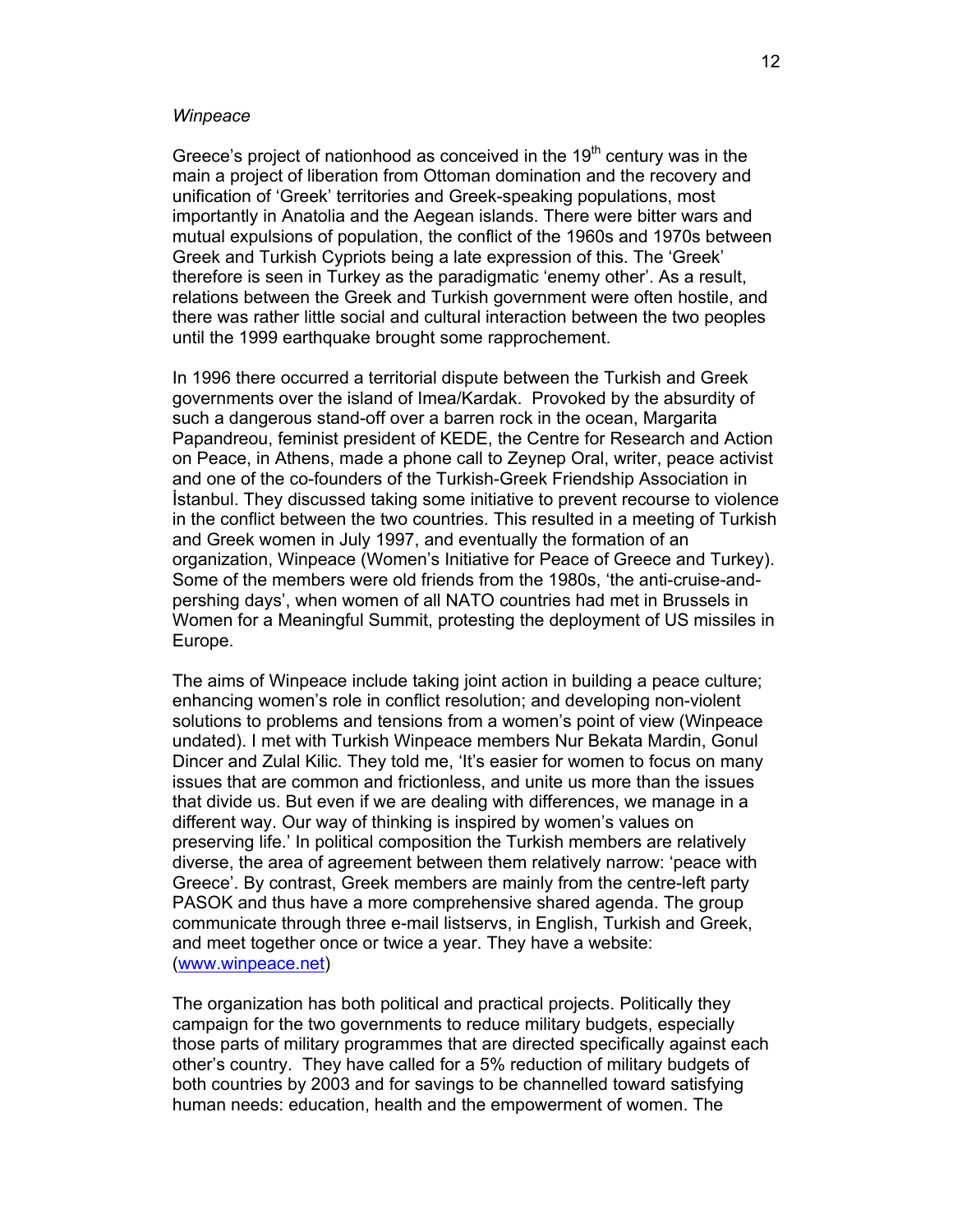reductions have actually been realised, due to a grave economic crisis in Turkey and the need on the part of Greece for funds to cover the cost of preparations for the 2004 Olympic games. Arguing from a women's perspective on 'security', they see violence as caused by poverty, despair and the culture of violence. If you give people hope, eradicate poverty and generate a peace culture at grassroots level they will be less willing to support violent solutions. Sustainable peace springs from peace education and a culture of non-violence, they say, not armaments.

They have three current practical projects, for which they have received EU funding. First, 'literature exchange'. They have already translated short stories from Turkish to Greek and a children's book from Greek to Turkish. Now they are working on two women's novels. The second project is 'peace education', under which theme they have developed and piloted a curriculum designed to address prejudice and promote non-violent solutions to conflict, for use in schools with 14-16 year olds. This will soon be published as a book. They are launching a campaign for the inclusion of peace education courses as part of the regular curriculum of schools at all levels in both countries. They have also been running youth camps for some years, in which Turkish, Greek and recently also Cypriot, high-school and university students of both sexes can get to know each other and share courses on conflict resolution. (As in Winpeace itself, in all these encounters English is necessarily the common language.)

Winpeace's third project, of 'agro-tourism', involves a cooperative of rural women of three Turkish villages and women of Lesbos, a Greek Aegean island. Agro-tourism (they write) 'is an alternative type of tourism, soft rather than massive, aggressive or industrialized, a tourism that respects people and environment. It is a modern but also traditional way of tourism rooted into the local community and based upon their geographical characteristics, traditions, culture and customs. It is a business activity aiming at hosting tourists in private houses or in the small pensions/hotels. For this reason it is evident that such a kind of tourism passes through the hands and the soul of the rural women and empowers them' (Winpeace undated). Based on a practice of women's cooperatives already familiar in some areas of Greece, they have fostered collaboration between pilot villages. Women are trained and supported in establishing 'bed and breakfast' accommodation for tourists and producing organic foods for sale etc. Eventually it is intended that visitors will be able to buy a package holiday that involves a week on the Greek island and a week in the Turkish village.

# **Things this visit to Turkey made me think about**

*The focus on 'Turkish militarism'.* In comparison, say, with the UK, there is quite a marked and clear focus among the above groups on the militarism and militarization of the state in which they live – as opposed for instance to protesting individual war acts like those of a Milosevic, Sharon or Bush. I imagine this to be due to: the emphatic, even proud, traditional militarism of Turkish nationalist discourse, the soldierly nature of its 'national identity', the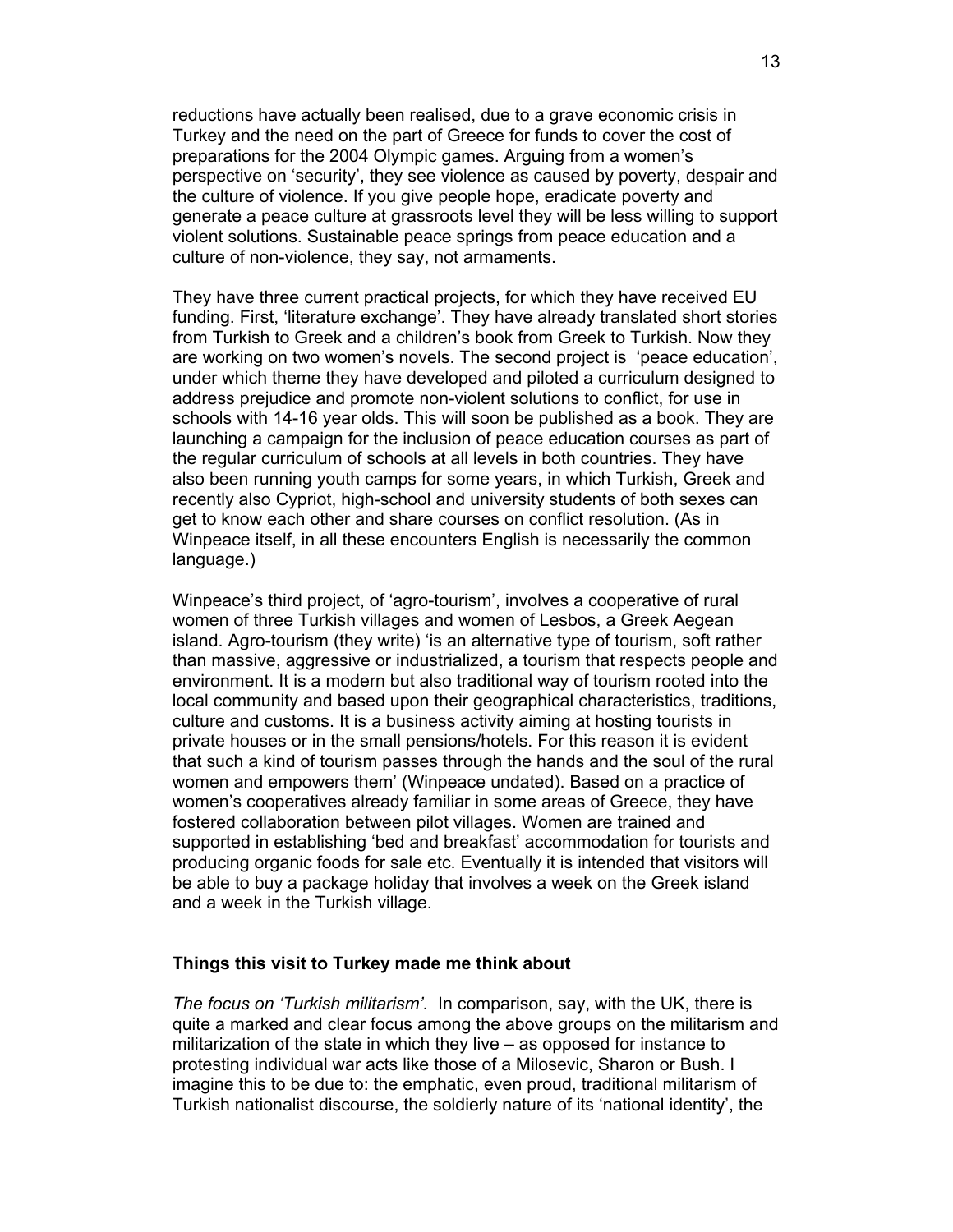continuance of compulsory military service, the overt involvement of the military in political life, aggressive political policing and the particular phenomenon of the repression of the Kurdish minority (Altinay forthcoming). But it may be that, for women in some other countries, Turkish women could be an exemplary model of looking deeper than the epiphenomenon of a war to challenge the ideologies and structures that produce or foster the warmaking tendency.

*'Patriarchal honour' as motivating violence in both state and family.* I was struck by the fact that masculine honour legitimates femicide in some subcultures in Turkey, and may perhaps (though less explicitly) be seen as legitimating battering, abuse and oppression of women in a far wider segment of the population. When I heard that marked out in mega-letters across a hillside in south-east Turkey are the words (in Turkish) 'The Border is Honour', it struck me forcibly how patriarchal honour is at work not just in the traditional family but simultaneously in contemporary state militarism, legitimating defence expenditure and the construction (and killing) of another kind of 'other'. Women here are making this connection explicit in their feminist antimilitarism.

*Reasons for the absence or presence of Women in Black.* I wonder whether it is mere accident that there is no group calling itself 'Women in Black' in Turkey, or whether it can be explained by Turkish circumstances. The WiB formula functions for opposing the oppression of Palestinians and the militarism of the Israeli state – it could presumably have been equally relevant to Kurds and Turkey. It may be that street vigils (though this is far from being all that WiB groups do) have appeal and effectiveness, and indeed are only feasible, in particular political situations and moments. When we were speaking of 'Women in Black' several of my informants recalled weekly silent vigils that occurred during the war years in Turkey, protesting 'disappearances' of family members. The media came to know the vigillers as the 'Saturday Mothers' - although they called themselves the Saturday People, and included men as well as women. They suffered serious police harassment and eventually desisted. Alternatively the use or non-use of the name/formula WiB in a given place, may simply reflect the degree of women's international connectedness. I may get an answer to this from observing other countries where WiB does and doesn't 'catch on'.

### **Acknowledgments:**

This profile is based on a six-day visit to Turkey which was in part an occasion for pursuing my current research project *Women Opposing War: Organization and Strategy in the International Movement of Women against Violence and Militarism*. During the visit I met and learned much from the following women. My very sincere thanks to you all!

• Nur Bekata Mardin, Gonul Dincer and Zulal Kilic of Winpeace;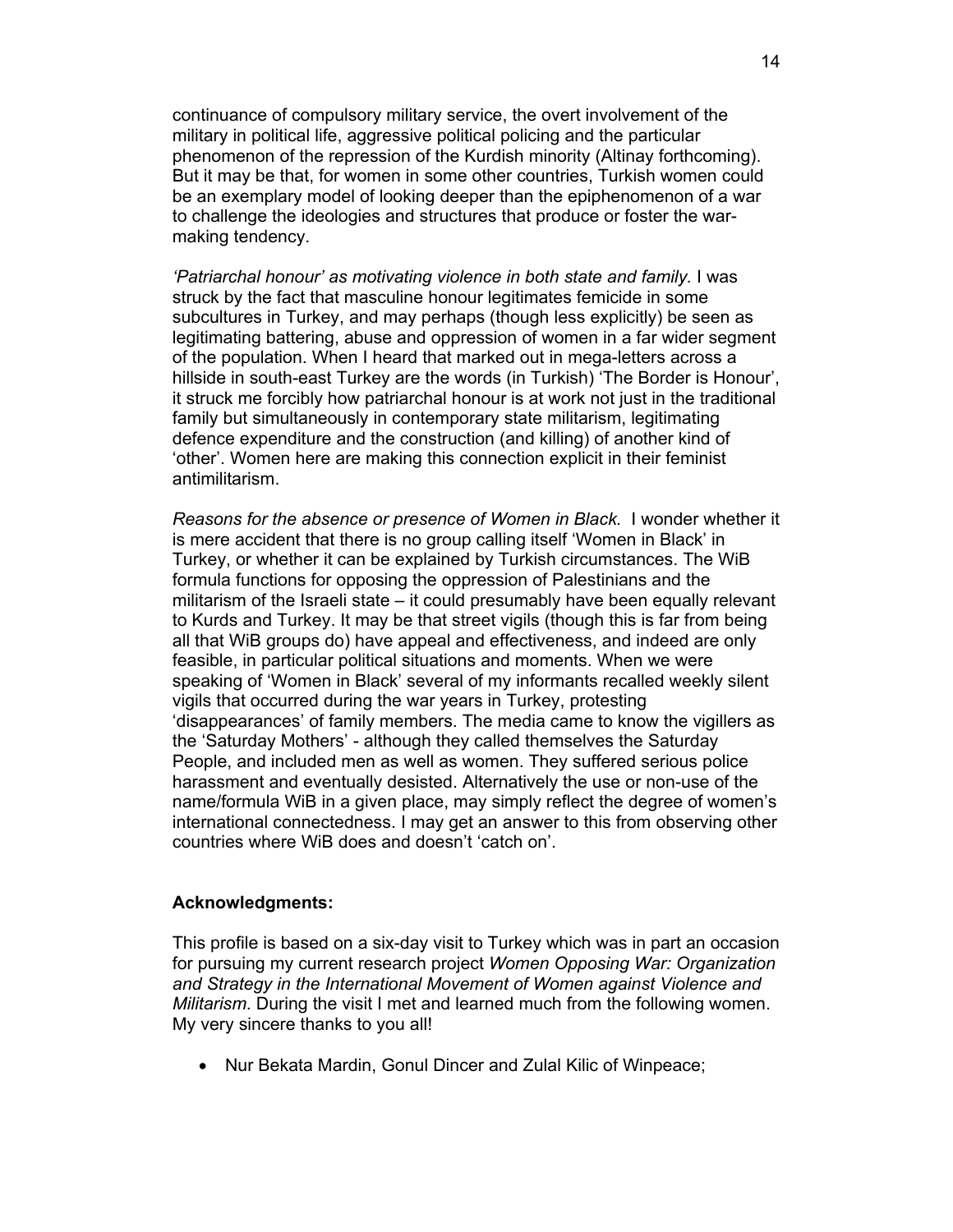- Zeynep Kutluata, Banu Acikdeniz and other friends in BUKAK and the Feminist Women Circle;
- Yesim Basaran, Pinar Selek together with Ulku, Mujgan, Berivan and a number of other activists of Amargi / Katagi
- Nebahat Akkoc and colleagues at Ka-Mer in Diyarbakir;
- groups of active women in two other women's centres in the Kurdish area of SE Turkey: Ka-Mer in Mardin and Kad-Mer in Kiziltepe;
- Nadire Mater, journalist and author, who generously invited me to her home to meet several friends with long experience in the Turkish women's movement;
- Tansel Demirel and Asena Gunal of the progressive publishing house Iletisim;
- Ugur Yorulmaz and Hilal Demir of the antimilitarist movement both sent me written information.
- Ayse Gul Altinay gave up a week of her precious time to be my constant companion, guide, informant and interpreter. She also generously read and commented on several drafts of this profile.

I returned a first draft of their individual profiles to Winpeace, Bukak/FWC, Amargi, Ka-Mer and An-Fem, and received helpful comments and amendments, of which I took account in producing a second draft. This draft was returned, as a whole, to each group, and I believe from further comments they are all now at least comfortable with the idea of it appearing on the web. It is important to say, though, that I take full responsibility for any remaining errors. Please feel free to help me in building an accurate picture – the weblog at **www.cynthiacockburn.org** is open for your comments!

Below are some contact addresses which the individuals involved are willing to have circulated.

# **Contact details:**

| <b>BUKAK and</b><br>Feminist Women's Circle | bukak@boun.edu.tr       |                                               |
|---------------------------------------------|-------------------------|-----------------------------------------------|
| Amargi                                      | Istanbul@amargi.org.tr  |                                               |
| Ka-Mer                                      | d.kamer@superonline.com |                                               |
| An-Fem                                      | hilaldemir@hotmail.com  |                                               |
| Winpeace                                    | Greece<br>Turkey        | kedewin@ath.forthnet.gr<br>peace@winpeace.net |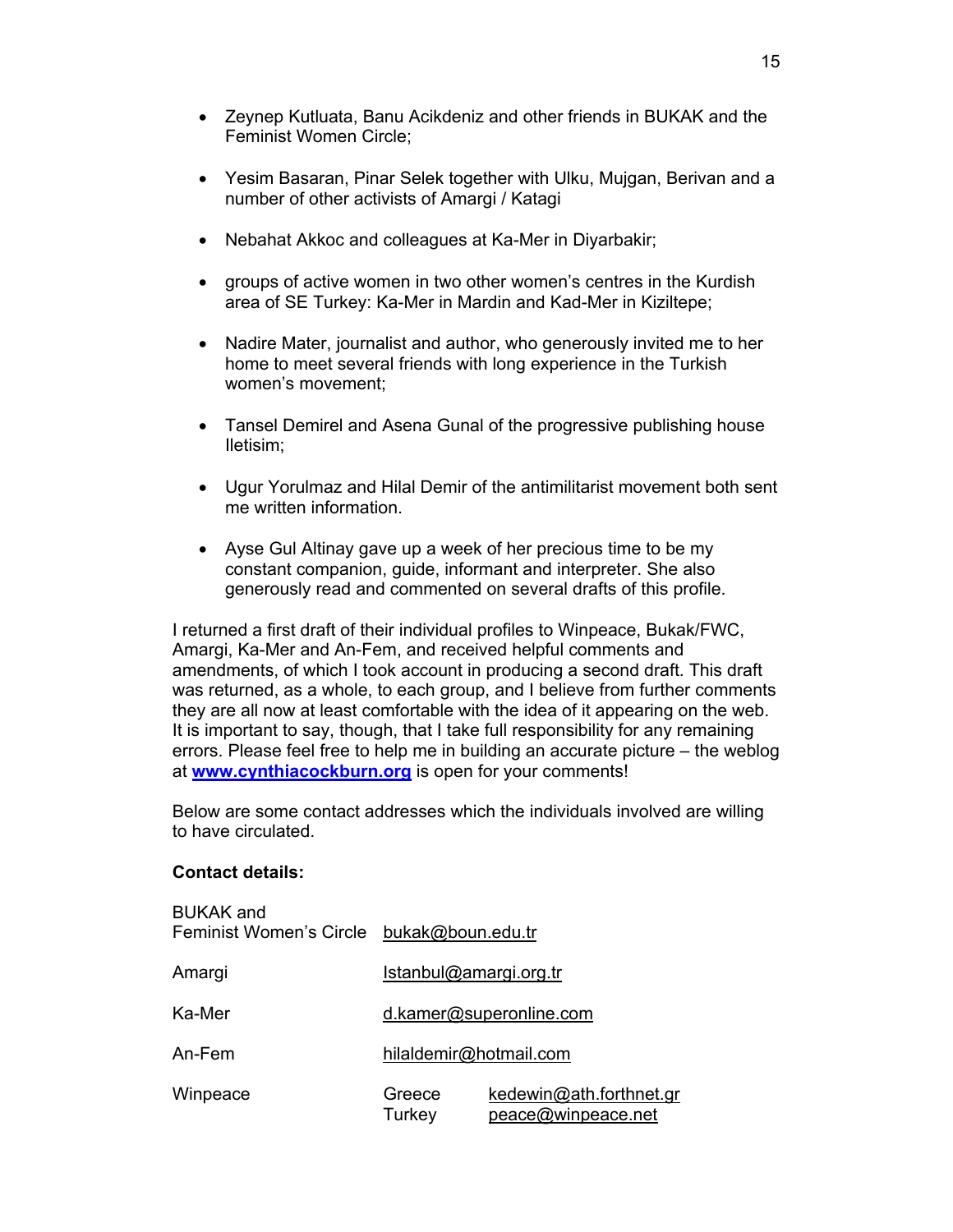Website: www.winpeace.net

# **References:**

Altinay, Ayse Gul (forthcoming 2004) *The Myth of the Military-Nation: Militarism, Gender and Education in Turkey.* London: Palgrave.

An-Fem (undated) 'An-Fem and Non-Violence' 1 p., 'The Structure of the Group' 2pp. Typescript papers supplied by An-Fem, 2004.

BUKAK (2003/4), *Bü' de Kadin Gündemi*, a periodical. Issue 5, 2003, Issue 6, 2004.

Department of Defense, United States Government (2003) *Base Structure Report.* Available:

www.defenselink.mil/news/June2003/basestructure2003.pdf. Accessed April 2004.

Feminist Women Circle (undated). Typescript, 2 pp., untitled, Obtained 2004.

Jung, Dietrich, with Wolfango Piccoli (2001) *Turkey at the Crossroads: Ottoman Legacies and a Greater Middle East.* London and New York: Zed Books.

Ka-Mer (undated a) 'History of Ka-Mer'. 19 pp. word-processed, illustrated paper. Issued by: Ka-Mer Kadin Merkezi, Aliemiri 4 Sok, Cengiz Apt, Yenisehir, Diyarbakir, Turkey. Obtained 2004.

Ka-Mer (undated b) 'Ka-Mer: Life for Children Project: Draft Model of Pre-School Education'. 18 pp. wordprocessed paper. Issued by: Ka-Mer Kadin Merkezi, Aliemiri 4 Sok, Cengiz Apt, Yenisehir, Diyarbakir, Turkey. Obtained 2004.

Mater, Nadire (1999) *Mehmedin Kitabi: Guneydogu'da Savasmis Askerler Anlatiyor*. Istanbul: Metis Yayinlari. (Due in English in 2005 as *The Good Soldier Mehmet*, Palgrave.)

NATO, Tables 'Armed Forces Annual Average Strength 2002'. www.nato.int/docu/review/2003/issue2/graphics/contents/i2\_st5\_en.gif Accessed 15 June 2004.

Savaskarsitlari (War Resisters) www.savaskarsitlari.org

White, Paul (2000) *Primitive Rebels or Revolutionary Modernizers? The Kurdish National Movement in Turkey*. London and New York: Zed Books. Winpeace (undated). 'What is Winpeace?'. Page from a website under construction. Obtained 2004.